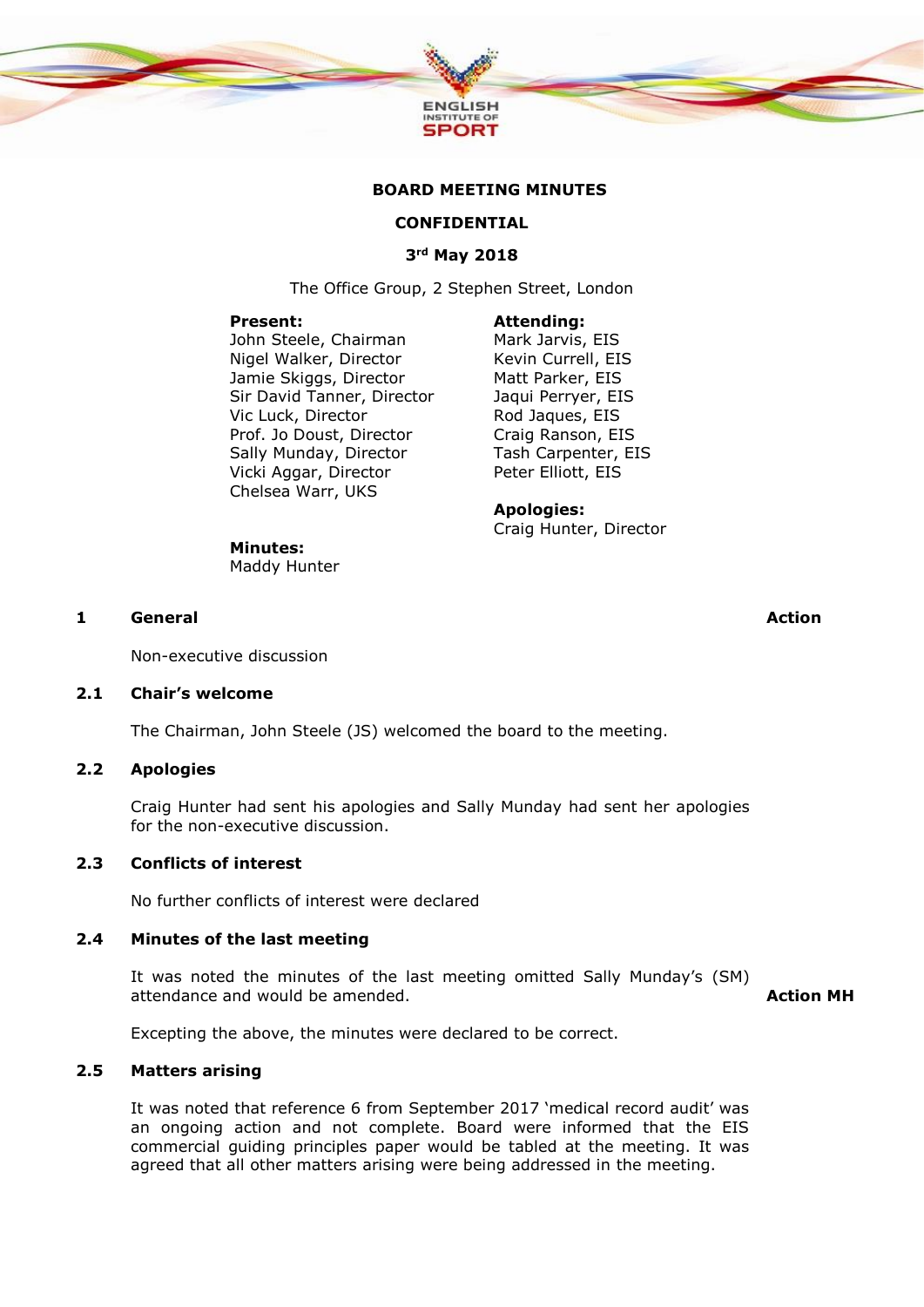

### **2.6 Chair's update**

John Steele (JS) formally welcomed new Director of Communications, Tash Carpenter to the board meeting.

JS informed board that Jo Doust (JD) had resigned from his post as director on the EIS board and that it would be his last board meeting. JS thanked JD for his service and contribution to the board, particularly his work on the Technical Advisory Group and more recently the Science and Ethics Committee.

JS outlined plans for the EIS board away day on July 2018 which would include an element of board team building as well as Paris cycle strategic planning (to be discussed at agenda item 4.1). Chelsea Warr (CW) informed board about UKS' Paris cycle public consultation sessions taking place in May 2018 and encouraged board and SLT to attend. Itw as agreed that EIS would have senior representation at every session. **Action NW**

#### **2.7 National director's report and executive summary**

Nigel Walker (NW) highlighted that the SLT were engaging more actively with sports and were waiting for the NGB survey results to establish whether further actions were required. NW explained that the commercial paper included in the board pack detailed the PDMS commercial proposal and the document tabled at the meeting outlined guiding principles in relation to commercialising EIS IP. NW informed board that the tribunal for the ongoing case begins shortly.

### **3 Financial**

#### **3.1 Financial status**

Jamie Skiggs (JSK) informed board that the EIS had reached a break-even position at year end.

JSK explained the UK Sport and Sport England income shortfalls had been expected. He also explained that the NGB shortfall reflected a slow start in employment of EIS employees.

Board discussed the effect of the above shortfall and NW assured board that the late employment of staff had not affected the overall strategy progress, but that the Sport England financial pressures and subsequent reduction in the equipment budget could have a significant impact on the business. It was agreed that NW and Chelsea Warr (CW) would discuss the impact of the Sport **Action NW &**  England shortfall with Katherine Grainger and Liz Nichol.

JSK expressed concerns regarding the gap in 'other income'. NW informed board of income generating ideas. Board agreed that income generation and budget would be revisited at the board meeting in July and that SLT would use the time to explore the viability of the options discussed.

**Action SLT**

**CW**

Vic Luck (VL) requested that forecast variances are presented in the financial status paper.

**Action JSK**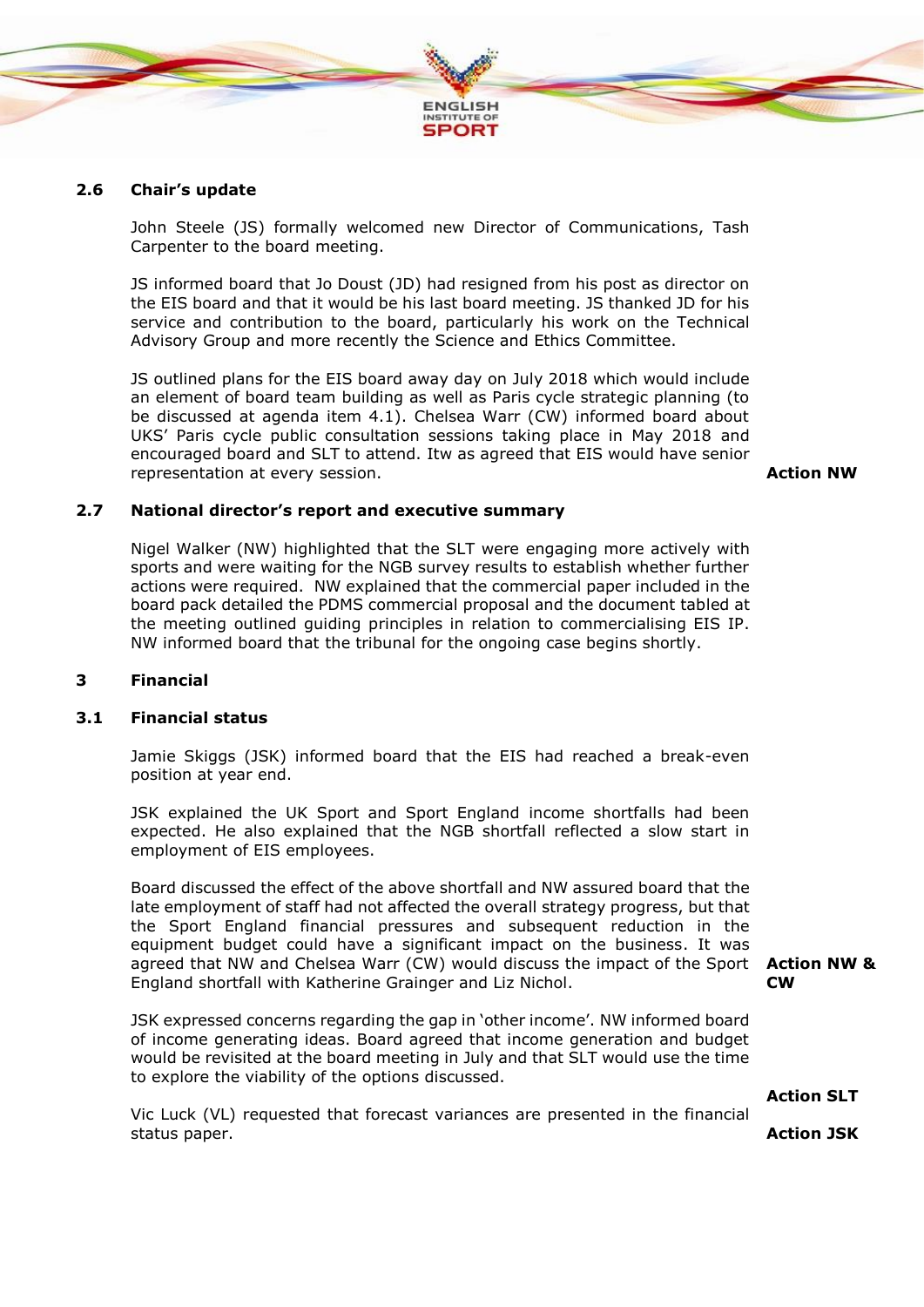

### **4 Governance**

#### **4.1 Risk summary & system development**

JSK informed board of new risks that have been identified:

- P35 HoPS development programme
- P36 Paris funding cycle
- P37 Income generation
- P38 Medical records
- P39 Performance lifestyle resource

Board agreed to amend risk P27 from closed to amber as the strategic change **Action JSK** group had not been completed and the organisation health milestones had not been agreed.

Board had a strategic discussion around the high performance system and created a list of 'big picture' issues/ideas for discussion at the July board away day.

#### **4.2 Register of board interests**

Board approved the register of board interests.

### **4.3 Internal audit update**

JSK reported that there were 13 outstanding audit actions, 4 of which were overdue and would be completed in quarter two. JSK also reported that the GDPR process was ongoing and that the EIS would be in a satisfactory position by the deadline of 25<sup>th</sup> May 2018.

# **5 Strategy**

### **5.1 Strategic Change Group report**

VL presented the Strategic Change Group report and board were informed that the final meeting would take place in June and a proposal for EIS mission control would be presented for approval.

### **5.2 Progress against strategic priorities**

The executive presented an update on each of their strategic areas, including presentations from Matt Parker (MP) and Craig Ranson (CR) on the performance innovation investment process and respiratory health project respectively (agenda item 5.4 and 5.5).

Board discussed the commercialisation of the respiratory health project and were assured that negotiations were taking place that would seek to maximise commercial benefit but not hinder the progress of the project.

Board discussed the proposed changes to KPIs in appendix 6 and noted that targets for KPIs related to survey results were over ambitious. It was agreed that the targets could be realigned after the results of the NGB survey were published. Board approved changes to the KPIs but agreed that the organisation